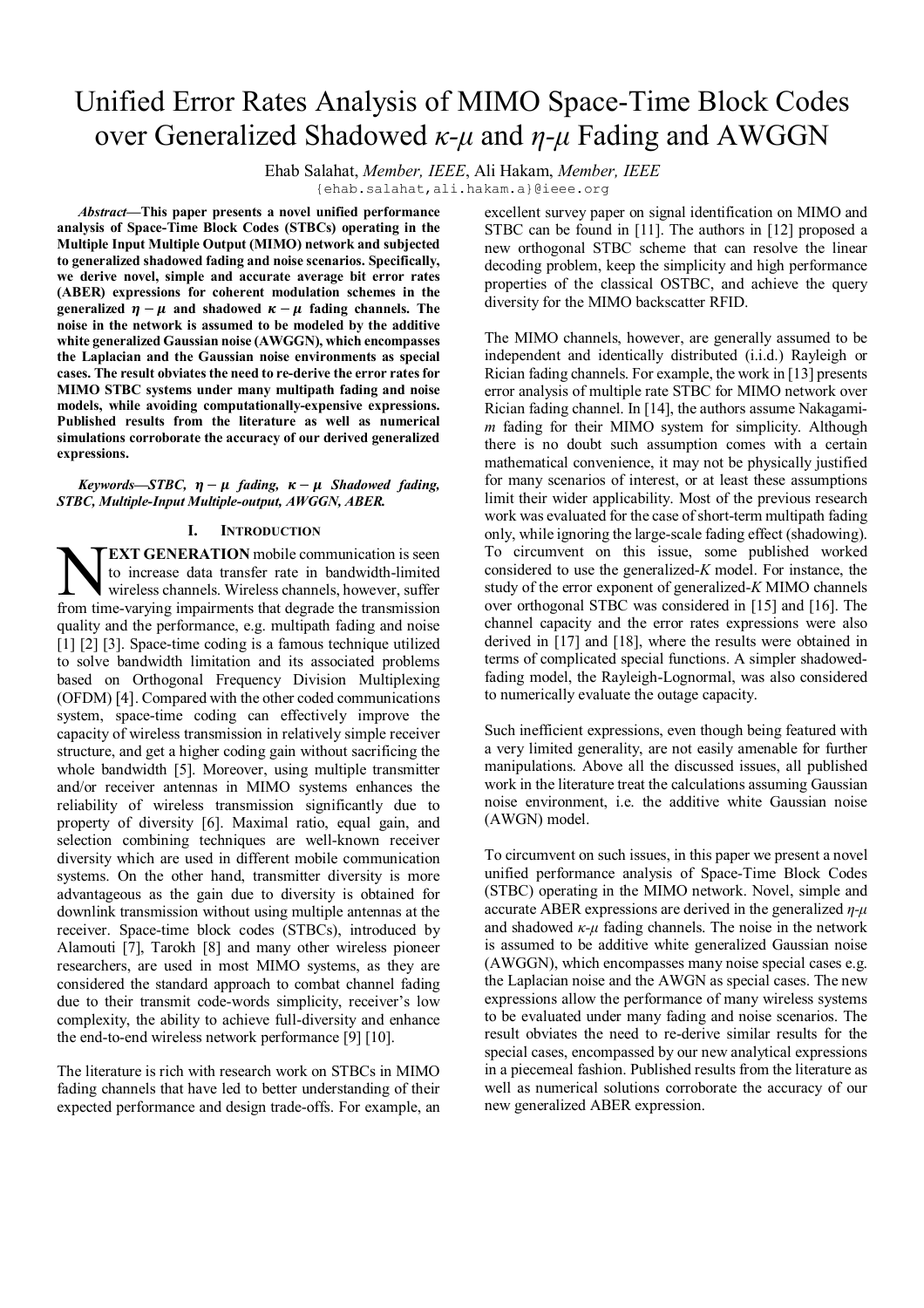The remaining sections of this work are structured as follows. Section II introduces the mathematical derivations and the associated system model, fading channels, and noise environment. Derivation of the unified error rates expressions are presented in section III with their simulation results in section IV. Finally, the paper findings and conclusion are briefed in section V.

# **II. MATHEMATICAL DERIVATIONS**

#### *A. The*  $\eta - \mu$  *and*  $\lambda - \mu$  *Fading Models*

The power Probability Density Function (PDF) of the  $\eta - \mu$ and  $\lambda - \mu$  (or  $\eta - \mu$  format II) generalized fading models is given in [19] [20] by:

$$
f_{\gamma}(\gamma) = \frac{2\sqrt{\pi}\mu^{\mu+0.5}h^{\mu}}{\Gamma(\mu)H^{\mu-0.5}\tilde{\gamma}^{\mu+0.5}}\gamma^{\mu-0.5}e^{-\left[\frac{2\mu h}{\tilde{\gamma}}\right]\gamma}I_{\mu-0.5}\left(\left[\frac{2\mu H}{\tilde{\gamma}}\right]\gamma\right), (1)
$$

where  $I_{\nu}(\cdot)$  is the modified Bessel function of the first type [21] and order  $\nu$ , and h and H are shown in Table I for the two fading models. In these two generalized fading models, the physical parameters  $\lambda$ ,  $\eta$ , and  $\mu$  account for the correlation between the in-phase and quadrature components of the fading signal (assuming each is a zero-mean), the unequal power of these components, and the number of multipath clusters [19].

TABLE I:  $h$  AND  $H$  VALUES FOR THE  $\eta - \mu$  AND  $\lambda - \mu$  MODELS [2]

| Distribution |                           |                           |
|--------------|---------------------------|---------------------------|
| $n - \mu$    | $0.25\eta^{-1}(1+\eta)^2$ | $0.25\eta^{-1}(1-\eta^2)$ |
|              | $-2^{2}$ $-1$             | $-2^{2}$ <sup>-1</sup>    |

This generalized fading distribution includes the Nakagami*m,* the Rice, the Hoyt, the Rayleigh and the One-Sided Gaussian models as special cases. Table I in [2] and table II in [22] summarizes how the special cases of these generalized fading models can be obtained from (1).

#### *B. The*  $\kappa - \mu$  *Shadowed Fading Model*

The *κ−μ* shadowed fading model relies on a generalization of the physical model of the  $\kappa-\mu$  distribution [19]. Assuming a non-homogeneous propagation environment, the multipath waves are assumed to have scattered waves with the same power and an arbitrary power for the dominant component. In contrast with the *κ−μ* distribution which assumes a deterministic dominant component within each cluster, the  $\kappa$ –  $\mu$  shadowed model assumes that the dominant components of the clusters can change randomly due to shadowing. Since the *κ−μ* distribution includes the Rician distribution as a special case [19] [23], a natural generalization of the *κ−μ* fading distribution can be obtained by line-of-sight (LOS) shadow fading model with the same multipath/shadowing scheme used in the Rician shadowed model [24]. Assuming that shadowing follows Nakagami-*m*, then the probability density function of the  $\kappa-\mu$  shadowed fading is given as [24]:

$$
f_{\gamma}(\gamma) = \frac{\mu^{\mu} m^{m} (1+\kappa)^{\mu}}{\Gamma(\mu)(\mu\kappa+m)^{m} \tilde{\gamma}^{\mu}} \gamma^{\mu-1} e^{-\left[\frac{\mu(1+\kappa)}{\tilde{\gamma}}\right] \gamma} {}_{1}F_{1}\left(m; \mu; \left[\frac{\mu^{2} \kappa(1+\kappa)}{[\mu\kappa+m]\tilde{\gamma}}\right] \gamma\right), (2)
$$

where  $\kappa$ ,  $\mu$  and  $m$  account for the ratio between the total power of the dominant components and the total power of the scattered waves, the number of the multipath clusters, and the Nakagami-*m* shadowing parameter, respectively [24] [19], and the functions  ${}_{1}F_{1}(\cdot)$  and  $\Phi_{2}(\cdot)$ , are as defined in [25]. The model includes the  $\kappa-\mu$ , the Nakagami-*m*, the Rician shadowed, the Rician, the Rayleigh and the one-sided Gaussian as special cases. These distributions can be obtained from (2) as shown in and summarized in Table II for brevity.

TABLE II: SPECIAL CASES OF THE  $\kappa - \mu$  SHADOWED FADING [23].

| <b>Fading Distribution</b> | и           | к              | m.                     |
|----------------------------|-------------|----------------|------------------------|
| $\kappa - \mu$             | μ           | к.             | $m \rightarrow \infty$ |
| Nakagami-m                 | $\mu = m$   | $\kappa \to 0$ | $m \rightarrow \infty$ |
| Rician shadowed            | $\mu = 1$   | $\kappa = K$   | $m = m$                |
| Rician                     | $\mu = 1$   | $\kappa = K$   | $m \rightarrow \infty$ |
| Rayleigh                   | $\mu = 1$   | $\kappa \to 0$ | $m \rightarrow \infty$ |
| One-Sided Gaussian         | $\mu = 0.5$ | $\kappa \to 0$ | $m \rightarrow \infty$ |

*C. Space-Time Block Coding Analysis*

Following the same analysis and the assumptions given in [26], and assuming that the number of transmit antennas and receive antennas is given respectively by  $N_t$  and  $N_r$ , it was shown in [26] that the received power PDF (uncorrelated antennas) for the  $\eta - \mu$  generalized fading is given by [22]:

$$
f_{\gamma}(\gamma) = \frac{2\sqrt{\pi}h^{\mu}N_{t}N_{r}}{\Gamma(\mu N_{t}N_{r})} \left(\frac{\mu}{\tilde{\gamma}}\right)^{\mu}N_{t}N_{r}+0.5 \left(\frac{\gamma}{H}\right)^{\mu}N_{t}N_{r}-0.5}
$$

$$
\times e^{-\left[\frac{2\mu h}{\tilde{\gamma}}\right]\gamma} I_{\mu N_{t}N_{r}-0.5} \left(\left[\frac{2\mu H}{\tilde{\gamma}}\right]\gamma\right), (3)
$$

which, for compactness, is written as:

$$
f_{\gamma}(\gamma) = \psi \gamma^{m-1} e^{-\beta \gamma} I_{\nu}(\xi \gamma), \tag{4}
$$

where  $\psi = \frac{2\sqrt{\pi}h^{\mu N}t^{N}r}{\Gamma(\mu N - N)H}$  $\frac{2\sqrt{\pi}h^{\mu N}t^{N}r}{\Gamma(\mu N_tN_r)H^{m-1}}\bigg(\frac{\mu}{\widetilde{\gamma}}$  $\left(\frac{\mu}{\tilde{\gamma}}\right)^m$ ,  $m = \mu N_t N_r + 0.5$ ,  $\beta = \left[\frac{2\mu h}{\tilde{\gamma}}\right]$  $\frac{\mu n}{\widetilde{\gamma}}$ ,  $\xi = \left[\frac{2\mu H}{\gamma}\right]$  $\left[\frac{\mu n}{\tilde{\gamma}}\right]$  and  $\nu = m - 1$ .

Similarly, it was shown in  $[24]$  that the sum of L i.i.d. generalized  $\kappa - \mu$  shadowed random variables (R.V.) with parameters  $\kappa$ ,  $\mu$ ,  $m$  and  $\tilde{\gamma}$  is also another  $\kappa - \mu$  shadowed R.V. with the parameters  $\kappa$ ,  $L\mu$ ,  $Lm$  and  $L\tilde{\gamma}$ . Following this result, the received power PDF with  $N_t$  transmit antenna and  $N_r$ received antenna can be expressed as:

$$
f_{\gamma}(\gamma) = \frac{\tilde{\mu}^{\tilde{\mu}} \tilde{m}^{\tilde{\mu}} (1+\kappa)^{\tilde{\mu}}}{\Gamma(\tilde{\mu})(\tilde{\mu}\kappa + \tilde{m})^{\tilde{m}} \eta^{\tilde{\mu}}} \gamma^{\tilde{\mu}-1} e^{-\left[\frac{\tilde{\mu}(1+\kappa)}{\eta}\right] \gamma} {}_{1}F_{1}\left(\tilde{m};\tilde{\mu};\left[\frac{\tilde{\mu}^{2}\kappa(1+\kappa)}{[\tilde{\mu}\kappa + \tilde{m}]\eta}\right] \gamma\right), (5)
$$

where  $\tilde{\mu} = N_t N_r \mu$ ,  $\tilde{m} = N_t N_r m$ ,  $\eta = N_t N_r \tilde{\gamma}$ , which is written (for compactness) in the form:

$$
f_{\gamma}(\gamma) = \psi \gamma^{\tilde{\mu}-1} e^{-\beta \gamma} {}_{1}F_{1}(\tilde{m}; \tilde{\mu}; \zeta \gamma), \tag{6}
$$

where 
$$
\psi = \frac{\tilde{\mu}^{\tilde{\mu}}\tilde{m}^{\tilde{m}}(1+\kappa)^{\tilde{\mu}}}{\Gamma(\tilde{\mu})(\tilde{\mu}\kappa+\tilde{m})^{\tilde{m}}\eta^{\tilde{\mu}}}, \beta = \left[\frac{\tilde{\mu}(1+\kappa)}{\eta}\right]
$$
, and  $\zeta = \left[\frac{\tilde{\mu}^2\kappa(1+\kappa)}{[\tilde{\mu}\kappa+\tilde{m}]\eta}\right]$ .

The expressions in (4) and (6) will be used later in our unified bit error rates analysis.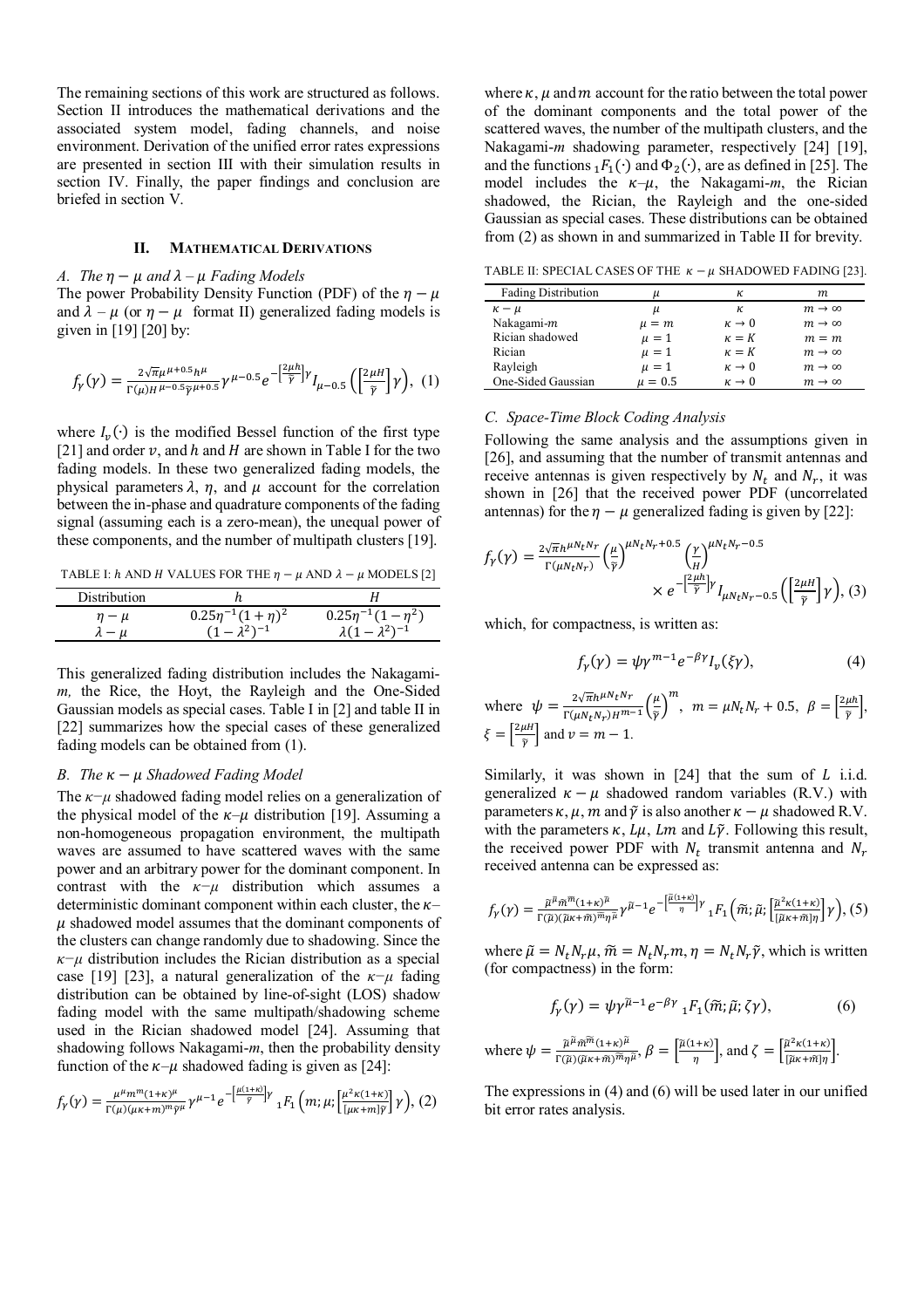## *D. The AWGGN Environment*

For simplicity, many researchers consider the AWGN model as their noise conditions, given in terms of the famous Gaussian Q-function. Wireless communications channels might be subjected to non-Gaussian noise. Examples of the non-Gaussian noise include the Laplacian and the Gamma noise (see [1] [3] [27] [28] for more discussion on the different noise environments). The additive white generalized Gaussian noise (AWGGN) is a generalized noise model that renders the aforementioned noise models as special cases. It is written using the generalized  $Q$ –function, and is given by:

$$
Q_a(x) = \frac{a \Lambda_0^{2/a}}{2\Gamma(1/a)} \int_x^{\infty} e^{-\Lambda_0^a |u|^a} du = \frac{\Lambda_0^{2/a - 1}}{2\Gamma(1/a)} \Gamma(1/a, \Lambda_0^a |x|^a). \tag{7}
$$

where  $\Lambda_0 = \sqrt{\Gamma(3/a)/\Gamma(1/a)}$ ,  $\Gamma(\cdot)$  denotes the famous gamma function, and  $a$  being the noise parameter. Table III illustrates how the noise special cases can be achieved from (7).

TABLE III: RELATION BETWEEN  $Q_a(x)$  And its Special Cases.

| Noise Dist. | Impulsive | Gamma | Laplacian | Gaussian | Uniform  |
|-------------|-----------|-------|-----------|----------|----------|
|             |           |       |           | 2.0      | $\infty$ |
|             |           |       |           |          |          |

It was shown in  $[1]$  that  $(7)$  can be efficiently and accurately approximated (the robustness of the approximation is shown in [1]) as a simple summation of four decaying exponential functions, given as:

$$
Q_a(\sqrt{x}) \approx \sum_{i=1}^4 p_i e^{-q_i x}, \qquad (8)
$$

where the fitting parameters,  $p_i$  and  $q_i$  are obtained using nonlinear curve fitting (Levenberg-Marquardt method), with sample fitting values for different cases of the noise parameter  $\alpha$  being presented in Table IV [1].

TABLE  $\operatorname{IV:}$  Fitting Parameters of  $\mathcal{Q}_{a}(\sqrt{\cdot})$  Approximation

| a   | $\mathcal{D}_1$ | $\mathcal{D}_2$ | $\mathcal{P}_3$ | $\mathcal{P}_4$ | $q_{1}$ | $q_{2}$ | $q_{3}$ | $q_{4}$ |
|-----|-----------------|-----------------|-----------------|-----------------|---------|---------|---------|---------|
| 0.5 | 44 920          | 126.460         | 389 400         | 96.540          | 0.130   | 2.311   | 12.52   | 0.629   |
|     | 0.068           | 0.202           | 0.182           | 0.255           | 0.217   | 2.185   | 0.657   | 12.640  |
| 1.5 | 0.065           | 0.149           | 0.136           | 0.125           | 0 3 4 1 | 0.712   | 10.57   | 1945    |
| 2   | 0.099           | 0.157           | 0.124           | 0 1 1 9         | 1981    | 0.534   | 0.852   | 10.268  |
| 2.5 | 0.126           | 1.104           | $-1.125$        | 0.442           | 9.395   | 0.833   | 0994    | 1.292   |

This approximation will be used in section III in our unified performance expression.

# **III. THE UNIFIED BIT ERROR RATES ANALYSIS**

## *A. Average Bit Error Rate*

The average bit error rate due to a fading channel can be evaluated by averaging the bit error rate of the noisy channel using the fading PDF [29] [30]. This averaging process with  $f_{\gamma}(\gamma)$  representing the fading PDF and AWGGN environment can be expressed as:

$$
P_e = \mathcal{A} \int_0^\infty f_\gamma(\gamma) \mathcal{Q}_a(\sqrt{\mathcal{B}\gamma}) d\gamma, \tag{9}
$$

where  $Q_a(\sqrt{\cdot})$  is the AWGGN (conditional error probability given the channel state), and  $A$  and  $B$  are modulation scheme dependent, as shown in Table V.

TABLE V: A AND **B** VALUES FOR DIFFERENT MODULATIONS

| <b>Modulation Scheme</b> | Average SER                                                    | А                             | B              |
|--------------------------|----------------------------------------------------------------|-------------------------------|----------------|
| <b>BFSK</b>              | $=Q_a(\sqrt{\gamma})$                                          |                               |                |
| <b>BPSK</b>              | $=Q_a(\sqrt{2}\gamma)$                                         |                               | $\mathfrak{D}$ |
| QPSK, 4-QAM              | $\approx 2Q_a(\sqrt{\gamma})$                                  | 2                             |                |
| M-PAM                    | $\approx \frac{2(M-1)}{2}$                                     | $2(M-1)$<br>M                 | 6<br>$M^2 - 1$ |
| M-PSK                    | $2 \sin^2$<br>$\approx 2Q_a$                                   | $\mathfrak{D}$                | $2 \sin^2$     |
| Rectangular<br>M-QAM     | $\approx \frac{4(\sqrt{M}-1)}{2}$<br>$\sum_{i \ M=1} \gamma$ ) | $4(\sqrt{M-1})$<br>$\sqrt{M}$ | 3<br>$M-1$     |
| Non-Rectangular<br>M-OAM | $\approx$ 4 $Q_a$                                              | 4                             | 3<br>$M-1$     |

Using (9), we will derive the ABER expressions for the  $\eta - \mu$ and  $\kappa - \mu$  shadowed generalized fading models subjected to AWGGN next.

# *B*.  $\eta - \mu$  *fading*

Substituting  $(4)$  into  $(9)$ , then  $(9)$  can be re-written as:

$$
P_e = \mathcal{A}\psi \int_0^\infty \gamma^{m-1} e^{-\beta \gamma} I_\nu(\xi \gamma) \mathcal{Q}_a(\sqrt{\mathcal{B}\gamma}) d\gamma, \qquad (10)
$$

utilizing the generalized  $Q_a(\sqrt{\cdot})$  approximation in (8), then (10) can then be written in the form:

$$
P_e = \sum_{i=1}^4 \left[ \mathcal{A}\psi \mathcal{P}_i \right] \int_0^\infty \gamma^{m-1} e^{-\tilde{\beta}\gamma} I_\nu(\xi\gamma) d\gamma, \qquad (11)
$$

which can be evaluated in a closed-form [21], evaluating to

$$
P_e = \sum_{i=1}^4 \Psi_2 F_1 \left( \left[ \frac{m+v}{2}, \frac{m+v+1}{2} \right]; \left[ 1+v \right], \frac{\xi^2}{\tilde{\beta}^2} \right), \quad (12)
$$

where  $\tilde{\beta} = [\beta + q_i \beta]$ ,  $\Psi = \frac{[\mathcal{A} \psi \mathcal{P}_i] \xi^{\nu} \Gamma(m+v)}{2 \nu \tilde{\beta} m + \nu \Gamma(m+1)}$  $\frac{\partial \mu_{\mathcal{P}}(i)}{\partial \mathcal{P}} = \frac{\partial \mu_{\mathcal{P}}(i)}{\partial \mathcal{P}}$  and  $\frac{1}{2}F_1([\cdot,\cdot];\cdot;\cdot)$ is the Gauss hypergeometric function [21].

This new derived expression in (12) is simple, generic and generalized for the ABER analysis in the  $\eta - \mu$  two formats deploying STBC reception in AWGGN, and applies directly to all the special cases of the  $\eta - \mu$  fading model. This expression will be utilized in the illustration of the simulation in the following section.

#### *C.*  $\kappa - \mu$  *shadowed fading*

Substituting  $(6)$  into  $(9)$ , then  $(9)$  can be rewritten as

$$
P_e = \mathcal{A}\psi \int_0^\infty \gamma^{\tilde{\mu}-1} e^{-\beta \gamma} {}_1F_1(\tilde{m}; \tilde{\mu}; \zeta \gamma) \mathcal{Q}_a(\sqrt{\mathcal{B}\gamma}) d\gamma, \tag{13}
$$

and using the generalized  $Q_a(\sqrt{\cdot})$  approximation from (8), one arrives at the integral

$$
P_e = \mathcal{A}\psi \sum_{i=1}^4 \mathcal{P}_i \int_0^\infty \gamma^{\widetilde{\mu}-1} e^{-[\beta + q_i \widetilde{\beta}] \gamma} {}_1F_1(\widetilde{m}; \widetilde{\mu}; \zeta \gamma) d\gamma, \tag{14}
$$

with simple variable transform, as  $z = \zeta \gamma$ , (15) is evaluated in a simple closed form as

$$
P_e = \sum_{i=1}^4 \Psi_2 F_1\left( [\tilde{m}, \tilde{\mu}]; [\tilde{\mu}], \tilde{\beta}^{-1} \right),\tag{15}
$$

with  $\tilde{\beta} = [\beta + a_i \beta]/\zeta$  and  $\Psi = [\mathcal{A} \psi \mathcal{D}_i \Gamma(\tilde{\mu})]/[\zeta^{\tilde{\mu}} \tilde{\beta}^{\tilde{\mu}}]$ .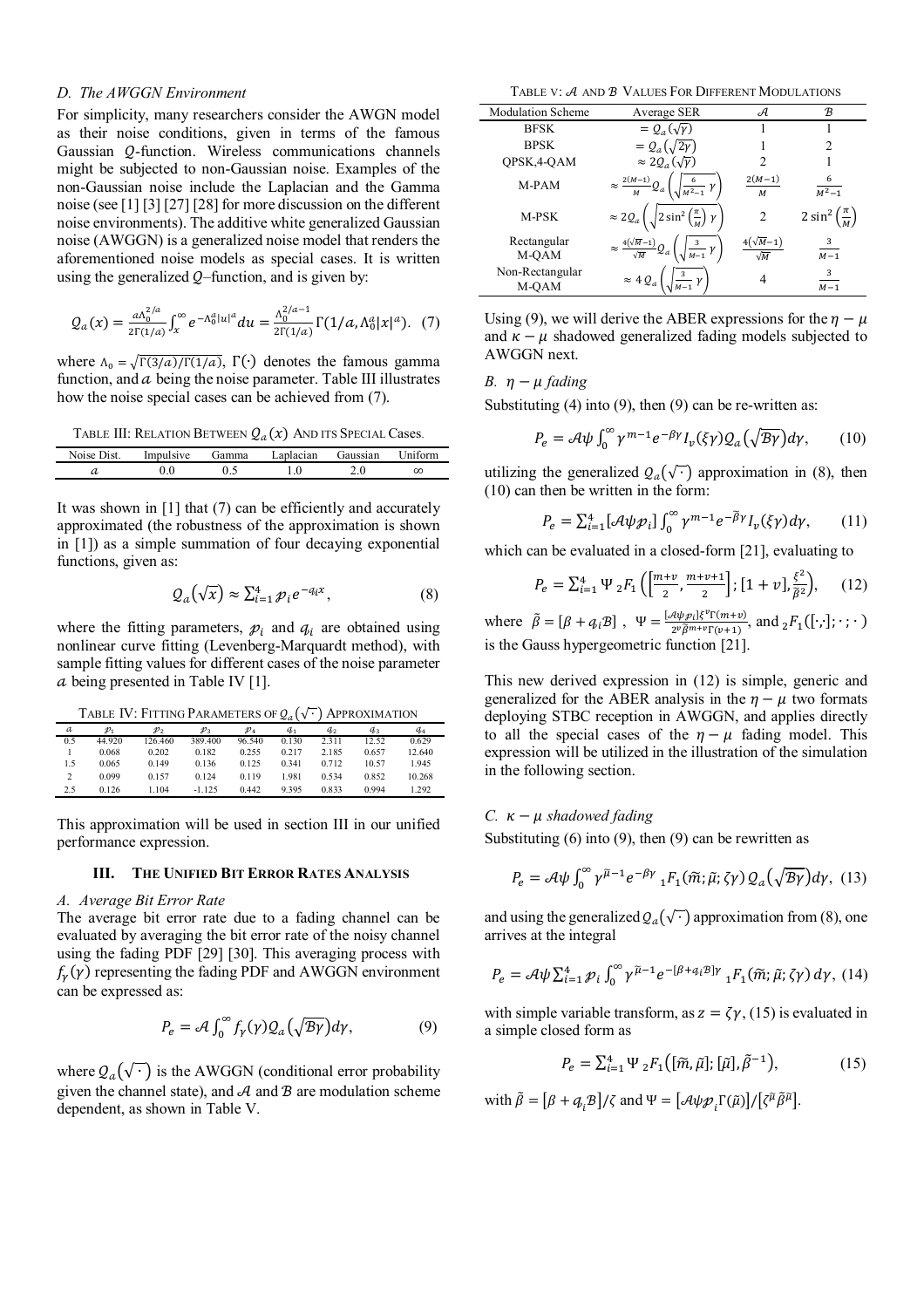

Fig. 1: ABER for different modulation schemes in generalized  $\eta - \mu$  fading subjected to different types of noise ( $N_t = N_r = 2$ ).



Fig. 3: ABER for different modulation schemes in generalized  $\kappa - \mu$  shadowed fading subjected to different types of noise ( $N_t = N_r = 2$ ).

This expression is new, and it generalizes the results to all the special cases of the  $\kappa - \mu$  fading and AWGGN special cases, deploying STBC.

# **IV. NUMERICAL RESULTS**

This section illustrates sample ABER simulation results for the derived expressions in (12) and (15), which are compared with the numerically obtained results. Five test cases are presented, assuming different fading and noise conditions, with different modulation schemes, and testing codes are available in appendix A for the reader's reference. For the clarity of the plots in the figures, the use of legends is avoided, however, please note that the solid curves represent the numerical results whereas the overlaid patterns represent the derived expressions. Moreover, please note that the fading and noise conditions as well as the utilized modulation schemes are also indicated on the plots.

In the first and second tests, we consider the  $\eta - \mu$  fading with  $N_t = N_r = 2$  and  $N_t = N_r = 1$ , respectively. The generated results are shown in Fig. 1 and 2, respectively. One can clearly see the excellent match between the numerical results and those obtained using (12).

Similarly, the third and fourth test scenarios follow the same assumption of the first two tests, but assuming  $\kappa - \mu$ shadowed fading with the parameters shown in the plots. The generated results, shown in Fig. 3 and 4 indicate a very good match between (15) and the numerically obtained results.

As expected, the performance gain due to the utilization of the multiple transmit and receive antenna can be clearly observed



Fig. 2: ABER for different modulation schemes in generalized  $\eta - \mu$  fading subjected to different types of noise ( $N_t = 1, N_r = 1$ ).



Fig. 4: ABER for different modulation schemes in generalized  $\kappa - \mu$  shadowed fading subjected to different types of noise ( $N_t = N_r = 1$ ).



by comparing Fig. 1 vs. Fig. 2 and Fig. 3 vs. Fig. 4. Moreover, one can see the effect of the fading and noise parameters, by for example, comparing the enhanced performance with higher values of  $\mu$  and the degraded performance due to the low values of  $a$  (see table III). Finally, as a further verification step, we regenerate in Fig. 5 the plots given in [20], Fig. 2, using (15), where one can see identical results.

#### **V. CONCLUSION**

This paper presented novel unified performance analysis of STBC in MIMO network. The new derived expressions for the ABER are unified, simple and applicable for all coherent modulation schemes assuming  $\eta - \mu$  and shadowed  $\kappa - \mu$ fading channels and the AWGGN noise environment. The result obviates the need to re-evaluate similar expressions for many fading and noise models in a piecemeal fashion. Intensive testing proves the accuracy of our expressions.